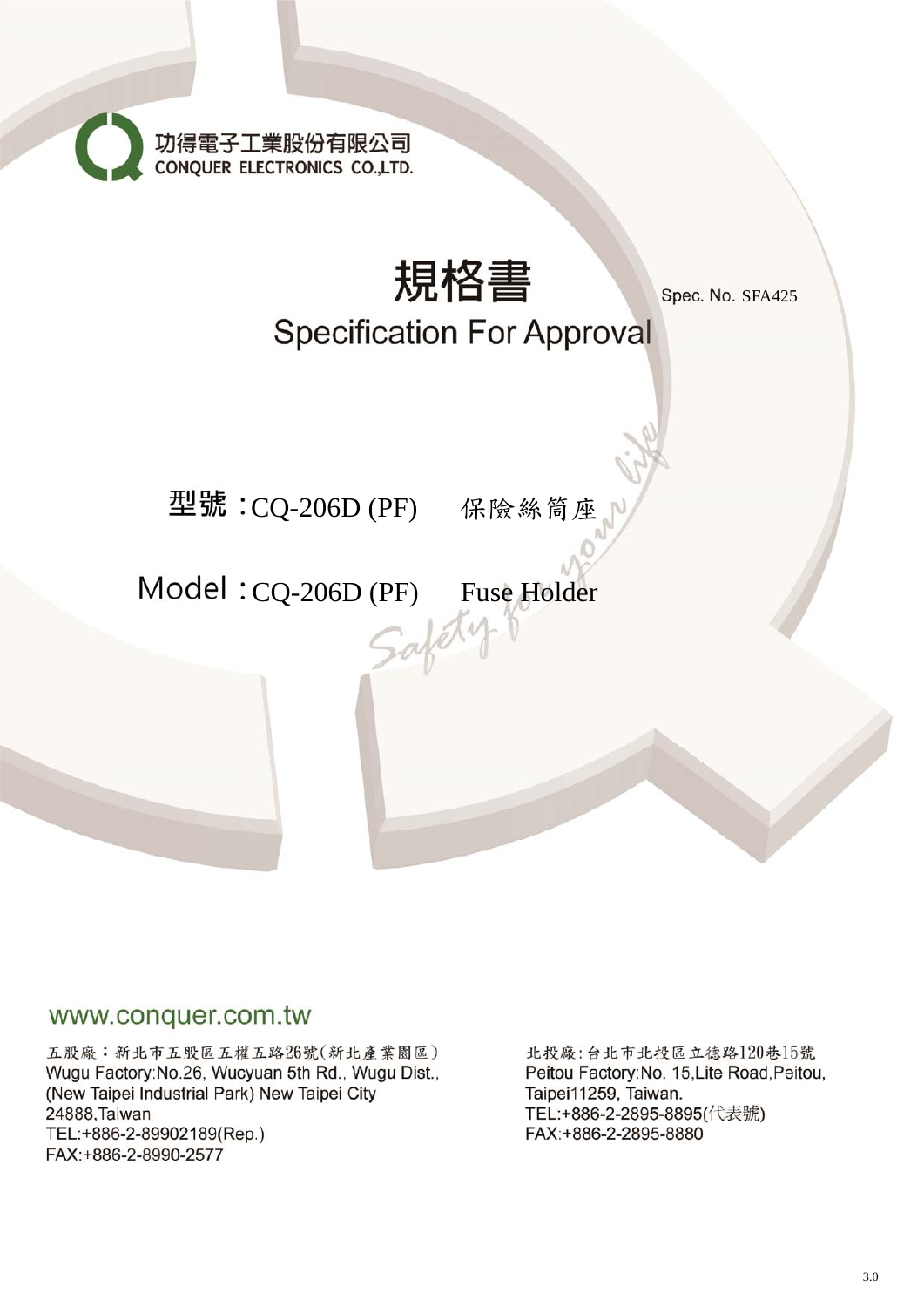![](_page_1_Picture_0.jpeg)

## **History of Change**

| REV. | Description                   | Date            | Drawn |       |                | Designed Checked Approved |
|------|-------------------------------|-----------------|-------|-------|----------------|---------------------------|
|      | .Issue                        | 2015.11.20  木嘉豪 |       | 印度供   | 發進義<br>系漢<br>逾 | 蔡基湖                       |
|      | 1.印字新增I為生產地標記。<br>2.新增保險絲蓋材質。 | 2017.09.14 林嘉豪  |       | 黄琦气   | 察進義<br>家莲<br>逾 | 第烫益                       |
|      | 1. 新增第6項標記/安規認證               | 2018.08.07 木善豪  |       | 黃琦 气. | 祭進義<br>系漢<br>逾 | 萧廋益                       |

Conquer Electronics Co., LTD.

No.26, Wucyuan 5th Rd., Wugu Dist.,(New Taipei Industrial Park) New Taipei City 24888, Taiwan TEL:+886-2-8990-2189 (代表號) FAX:+886-2-8990-2577 Peitou Factory : No. 15, Lane 120, Lite Road, Peitou, 11259, Taipei, Taiwan. TEL: +886-2-2895-8895 (代表號) FAX:+886-2-2895-8880 E-mail: conqfuse@ms62.hinet.net Offical Website: http://www.conquer.com.tw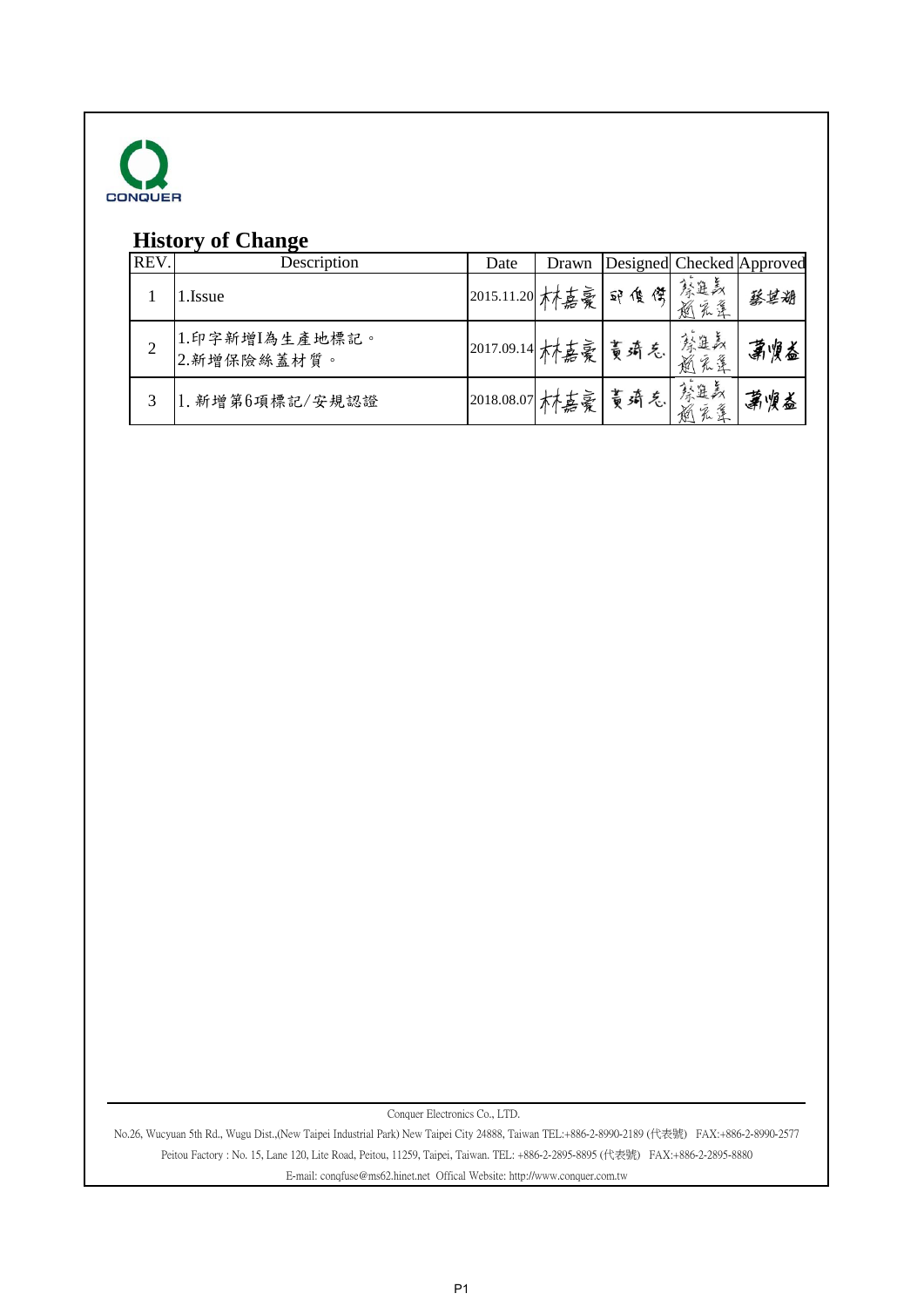![](_page_2_Picture_0.jpeg)

1.適用範圍 Available Range:For 5x20 mm fuse holder.

2. 形狀及尺寸如下圖 Shape & Size as following illustrations。 Unit: mm Tolerance: ±0.2

![](_page_2_Figure_3.jpeg)

3.材料 Material:

3.1 本體 Body:電木粉 Phenolic Molding Compound.

3.2 蓋子 Cover:聚對苯二甲酸丁二酯 Polybutylene terephthalate.

3.3 銅合金鍍鎳或錫 Nickel or tin plated copper alloy.

4. 電性特性 Electrical Characteristics:

- 4.1 額定電流 Rated Current:10A 250V。
- 4.2 絕緣阻抗 Insulation Resistance: Min 100MΩ(at 500V DC)。
- 4.3 接觸阻抗 Contact Resistance:5mΩ (at 1A DC)。
- 4.4 介電強度 Dielectric Strength:AC 1500V Min (60 sec)。
- 4.5 絕緣體:阻燃UL 94 V0熱塑性材料。 Insulating Body:Flame retarding UL 94 V0 Thermoplastic Material.

5.類型 Type:卡口式旋鈕 Bayonet Knob。

6.標記/安規認證 Mark/ Safety Certification: CWus

Conquer Electronics Co., LTD.

No.26, Wucyuan 5th Rd., Wugu Dist.,(New Taipei Industrial Park) New Taipei City 24888, Taiwan TEL:+886-2-8990-2189 (代表號) FAX:+886-2-8990-2577

Peitou Factory : No. 15, Lane 120, Lite Road, Peitou, 11259, Taipei, Taiwan. TEL: +886-2-2895-8895 (代表號) FAX:+886-2-2895-8880

E-mail: conqfuse@ms62.hinet.net Offical Website: http://www.conquer.com.tw